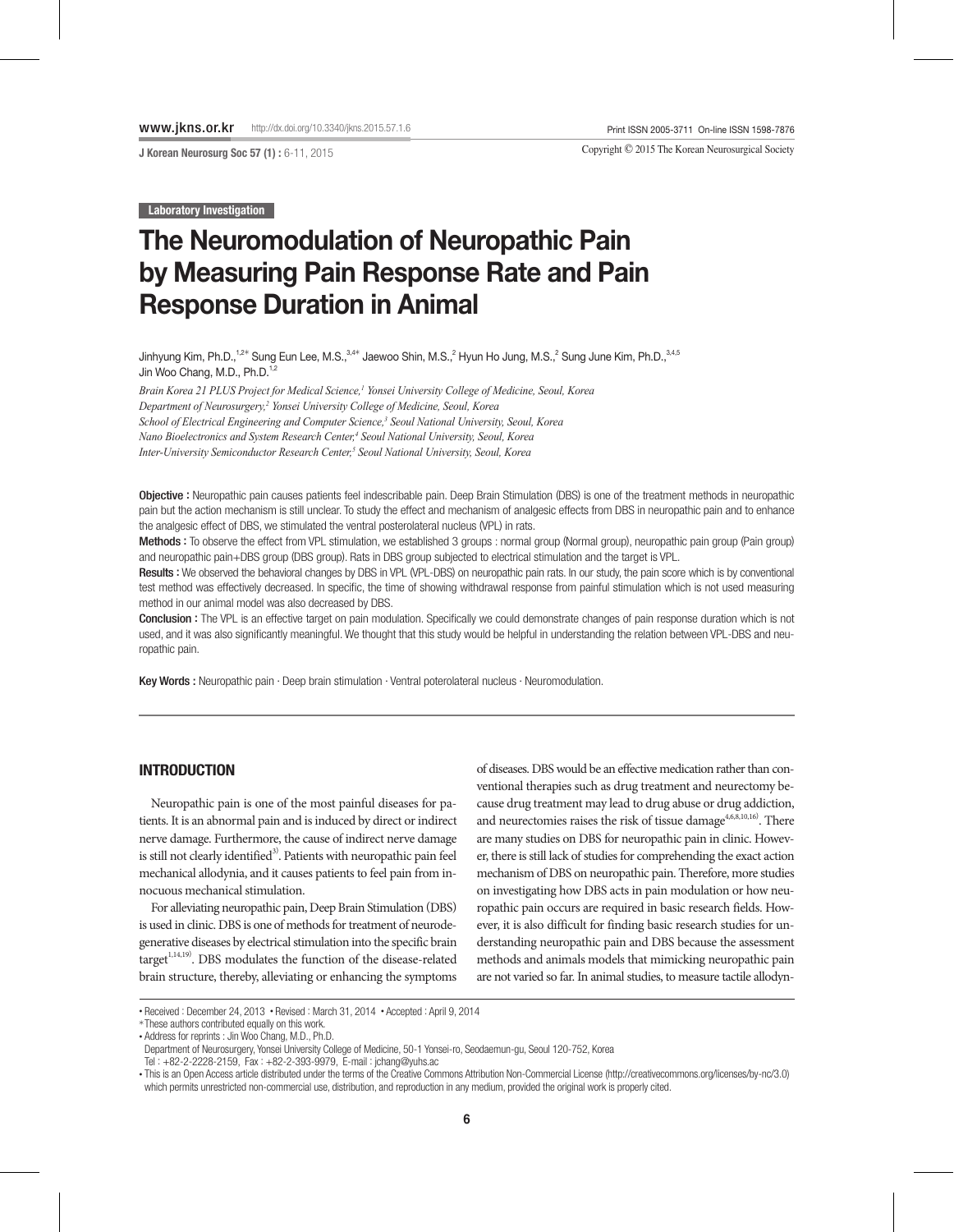ia, calculating the behavioral response rate or calculate the sensory threshold is the only way to determine onset of neuropathic pain.

In this study, we established an altered behavior test method that has not introduced before. We measured not only the extent of pain but also the duration of pain for evaluating a variety of aspects of neuropathic pain by our method introduced here. From a previous report, the measuring response duration is considered to an inappropriate method for assessing neuropathic pain in our tibial and sural nerve transection (TST) model<sup>5)</sup>. In our study, however, we believe that measuring the duration of showing painful response would be sufficient for assessment of neuropathic pain. In studies of neuropathic pain and its mechanism, it is important to make an animal neuropathic pain model as similar as that of humans because patients with neuropathic pain show case-by-case symptoms and grades<sup>13)</sup>. Because of these differences in pain measuring between humans and experimental animals, it could be important for neuropathic pain studies using animals. Therefore, recording duration of mechanical allodynia in TST model could be meaningful for DBS experiments on neuropathic pain.

#### MATERIALS AND METHODS

#### **Subjects**

15 male Sprague-Dawley rats, weighing 170–190 g, were used. They were housed in groups of five per cage with food and water available ad libitum under a light-dark cycle of 12/12 hr. All experiments were performed during the light phase. Animals were allowed to acclimate for at least a week before surgery and behavioral testing. This study was conducted according to the guidelines of the Ethical Committee of International Association for the Study of Pain<sup>21)</sup> and the Institution Animal Care and Use Committee of Yonsei University. There are 3 groups in this study : normal group (Normal group, n=3), neuropathic pain group (Pain group, n=5), and neuropathic pain+DBS group (DBS group, n=7).

#### **Surgery**

For inducing neuropathic pain in animals, we used TST method. Rats were anesthetized using phentobarbital sodium (50 mg/ kg), and the left sciatic nerve was exposed. Under a surgical microscope (Olympus, Tokyo, Japan), the three major divisions of the sciatic nerve (tibial, sural, and common peroneal nerves) were clearly separated. To generate an efficient neuropathic pain model, the tibial and sural nerves were completely ligated and transected except peroneal nerve. Hemostasis was completed and the cut was closed with muscle and skin sutures $^{\text{11}}$ .

#### Electrode implantation for DBS

Tungsten electrodes (120 μm in diameter) were used for applying electrical stimulation in this study. We made the electrodes using tungsten rods (100 μm in diameter) coated with parylene-C (20 μm in diameter). The tip was exposed in 1 mm long. The coordinates of the ventral posterolateral nucleus (VPL) were AP : -2.2 mm (from bregma), ML : 2.8 mm (right side from bregma), and DV : -6.0 mm (from skull)<sup>9,15</sup>. The electrodes were firmly secured with glue<sup>9,20)</sup>.

#### Behavior test for measuring threshold

To measure the pain response rate on mechanical allodynia, rats were placed inside acrylic cages (8×10×20 cm) on a wire mesh grid, which allows clinician to access the rat paws. After 30 min of adaptation, innocuous mechanical stimulation was applied with a von Frey filament (8 mN bending force) 10 times to the lateral edge of the left hind paw. We counted the total number of times each animal lifted its ipsilateral hind paw<sup>11)</sup>.

#### Behavior test for measuring duration

To measure the felt pain duration on mechanical allodynia, rats were placed inside acrylic cages (8×10×20 cm) on top of a wire mesh grid. After 30 min of adaptation, innocuous mechanical stimulation was applied with a von Frey filament (8 mN bending force) 10 times to the lateral edge of the left hind paw. The stimulation interval was minimum 5 minutes. We recorded the time from when the rats started to show a withdrawal response such as lifting, biting, shaking its left hind paw to when the rats laid down its left hind paw, and averaging the results.

#### VPL stimulation (Fig. 1)

The stimulator delivered biphasic pulses in 130 Hz, 20 μs, and 2.5 Volts, and the stimulation parameters were checked using a real time basis with an oscilloscope (HDS1022M-N, Lilliput Technology Co., Ltd, Fujian, China). Behavior tests were carried out at three time points : first was at 1 hour before stimulation in order to measure baseline levels (Pre); second was at 1 hour after the start of stimulation, and the stimulation was applied throughout the behavior test (ON); and the last was at 1 hour after stimulation was aborted (OFF), as a verification phase (Fig. 1).

#### Verify electrode insertion target

To verify the location of electrode, we prepared the electrodes which were soaked in fluorescence dye (D282, Invitrogen, Grand Island, NY, USA). After electrode insertion, rats were purfused with normal saline and fixed with 4% paraformaldehyde in PBS (pH 7.4). The brain was carefully removed and prepared for frozen section. Coronal sections of 50 um were obtained using a mi-



Fig. 1. Schematic diagram of DBS stimulation procedure. DBS : Deep Brain Stimulation.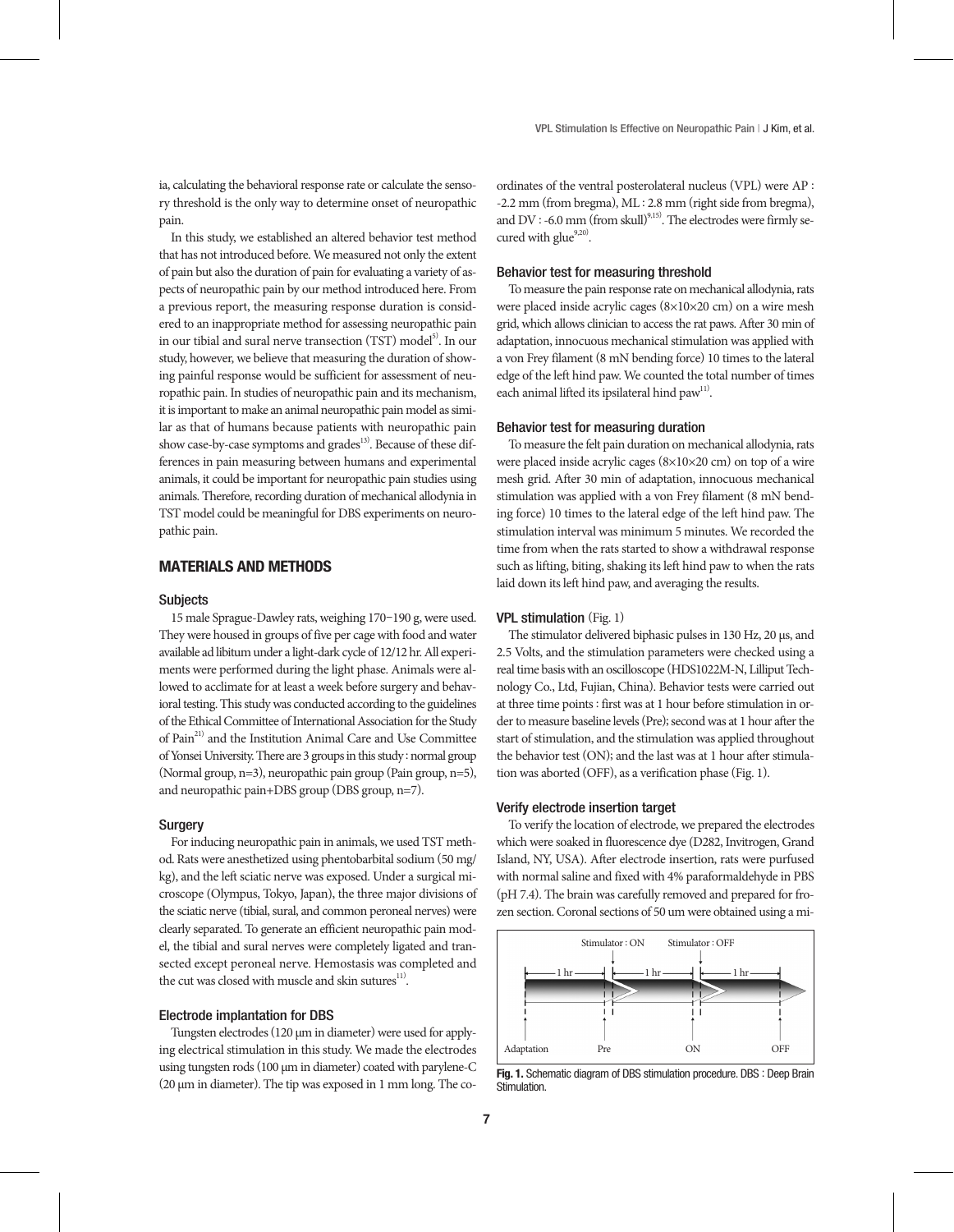crotome with deep freezer. Fluorescence sample images and normal sample images were obtained using a fluorescence microscope (Olympus, Tokyo, Japan), and each images from a tissue sample were merged using Adobe photoshop (Adobe systems, San Jose, CA, USA).

#### Statistical data analysis

Data are reported as means±SEM. Statistical analysis was performed using paired t-tested for comparing the behavioral changes by DBS. In comparing the difference between each groups, we performed the Kruskal-Wallis one-way analysis of variance (ANO-VA) was used, followed by Tukey's post hoc and Fisher's least significant difference (LSD) post hoc comparisons. The *p*-values of <0.001 and <0.05 were considered significant. All statistical analyses were performed using SPSS (version 11.5, SPSS Inc., Chicago, IL, USA).

#### RESULTS

### Insertion of electrode into VPL

We inserted the microelectrode into VPL. From fluorescence image, we verified that the electrode was exactly located in VPL (Fig. 2). After electrode insertion, there were no abnormal behavioral changes or morphological changes in the DBS group.

## Applying DBS in VPL

We carried out DBS for 15 days post operation in the DBS group. Behavior tests for measuring pain was carried out at 3 time points : first was at 1 hour before stimulation into order to measure a baseline; second was at 1 hour after the start of stimulation, and stimulation was applied throughout the behavior test; and the last was 1 hour after stimulation was aborted. In the behavior test, we measured the rate of demonstrating a pain response and the duration of showing a pain response. After 15 days upon follow up, the baseline pain response rate score was 9.8–10 (10 being the maximum value) and the duration of showing a



Fig. 2. Confirmation of location of electrode insertion. The position of electrode is verified by brain slice samples. Electrode insertion track glows on brain slice (a thick white line means electrode).

pain response was 10–17 seconds. During DBS, the pain score decreased to 4.8–6.8 and duration also decreased to 1.4–6.8 seconds. In the stimulation phase, pain score and duration decreased in comparison to those of the baseline. After abortion of stimulation, the pain score increased to 9.4–10, and duration also increased to 7.7–21.8 seconds. After stimulation, the pain response score and duration reverted to their baseline value (Fig. 3).

After the stimulation, we compared the effects from DBS and that of Normal and Pain groups. In the Pain group, the pain score and duration were significantly increased when compared with those of the Normal group (score : *p*<0.05, duration : *p*<0.001, one-way ANOVA test using Tukey as post hoc). In the DBS group, the score was decreased at 40% to that of the Pain group  $(p<0.001,$ one-way ANOVA test using Tukey as post hoc), and duration was decreased at 75% to that of the Pain group (*p*<0.001, one-way ANO-VA test using Tukey as post hoc) (Fig. 4).

## Verification of effect from VPL-DBS in neuropathic pain

In the stimulation phase, the pain response rate and duration were decreased by DBS in DBS group. We compared the pain response score and duration at each time point in the stimulation phase to decide whether stimulation decreased pain directly.

After measuring the pain response rate, the baseline score in DBS group was 9.98±0.01 (Fig. 5A, Pre). During stimulation, the score in DBS group decreased to 6.08±0.32 (Fig. 5A, ON). Upon



Fig. 3. The results from VPL-DBS for 15 days post operation. A : Pain response rate score. B : Duration of felt pain. During stimulation, pain response score and duration were reduced compared with those before stimulation, and it reversed after stimulation was aborted. ◇ : before stimulation,  $\blacksquare$  : during stimulation,  $\triangle$  : 1 hour after stimulation was aborted. VPL : ventral posterolateral nucleus, DBS : Deep Brain Stimulation.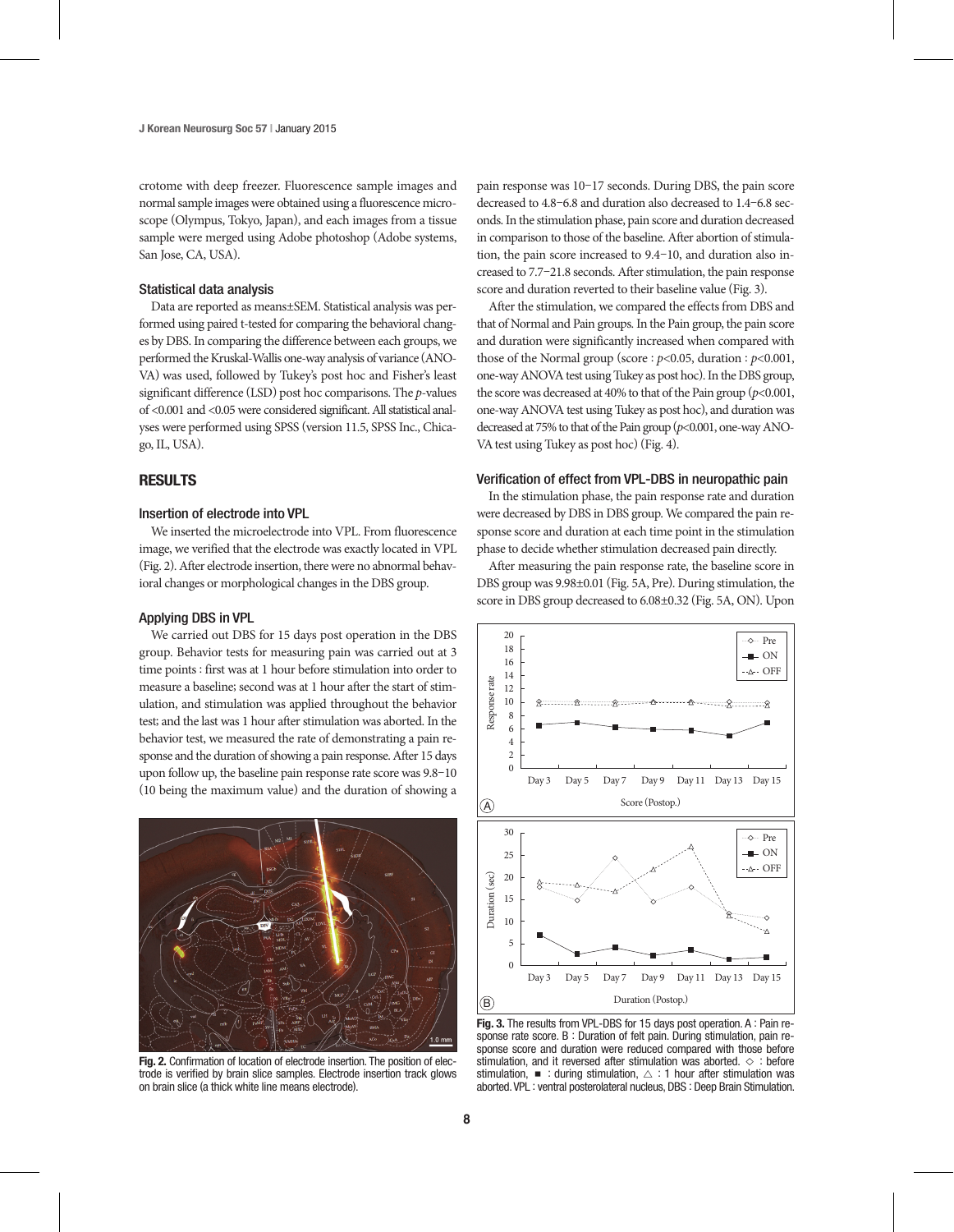

Fig. 4. The results from VPL-DBS. A : Pain response rate. B : Duration of felt pain. In the neuropathic pain group, pain score and duration were increased compared with that of the normal group. In the DBS group, score and duration was decreased compared with that of the neuropathic pain group (\*\**p*<0.05, \*\*\**p*<0.001, one-way ANOVA test using Tukey post hoc). Normal : normal group, Pain : neuropathic pain group, DBS : DBS group. VPL : ventral posterolateral nucleus, DBS : Deep Brain Stimulation, ANOVA : analysis of variance.

abortion of stimulation, the score in DBS group reversed to 9.75 ±0.07 (Fig. 5A, OFF).

In measuring duration, the baseline score in DBS group was 16.20±0.81 seconds (Fig. 5B, Pre). During stimulation, the duration in DBS group decreased to 2.92±0.28 seconds (Fig. 5B, ON). After abortion of stimulation, the duration in DBS group reversed to 17.18±1.21 seconds (Fig. 5B, OFF).

What is commonly seen from this result is that both the pain response rate and felt pain duration decreased with VPL stimulation. Furthermore, it reversed to baseline values when stimulation ceased. Especially, the ratio of the decrease in duration is higher than that of the pain score by VPL stimulation.

## **DISCUSSION**

In scientific studies using experimental animals, there are many types of animal disease models that mimicking that of humans. However, many limitations are still there. In this study, we designed an animal study that can give us more detailed information in neuropathic pain.

First of all, we confirmed the location of every stimulation elec-



Fig. 5. Verification of DBS effect. A : Pain response rate. B : Duration of felt pain. "Pre" represents before stimulation, "ON" represents during stimulation and "OFF" represents 1 hour after stimulation was aborted. Pain was reduced by VPL-DBS, and it reversed to baseline levels when stimulation was aborted (\*\*\**p*<0.001, using paired t-test). VPL : ventral posterolateral nucleus, DBS : Deep Brain Stimulation.

trodes in animals for verifying target insertion. After electrical stimulation phase, we took brain samples from animals, and confirmed that each electrode was located at the intended target, VPL. The electrodes were precisely inserted in VPL (Fig. 1), and there were no abnormal behavioral, morphological and histological changes. Hence, we decided that the electrical stimulation was applied to the right place and was appropriately applied to animals.

Second, we focused on the effect of DBS in neuropathic pain using conventional experiment method<sup>11)</sup>. VPL-DBS effectively decreased pain score, and it gradually reversed when electrical stimulation was ceased. In electrical stimulation, pain score got started dropping after the electrical stimulation started, and reached maximum level within 30 minutes (data not shown). Furthermore, this analgesic effect lasted for a while and it gradually reversed to baseline levels in 30 minutes after stimulation ceased. It is similar with another latest report<sup>12)</sup>. Therefore, we think that it takes several minutes for the patients or animals with neuropathic pain for having maximum analgesic effect by electrical stimulation, but once the stimulation applied, the analgesic effect is stable.

Third, in our animal study, we had a sense of difference in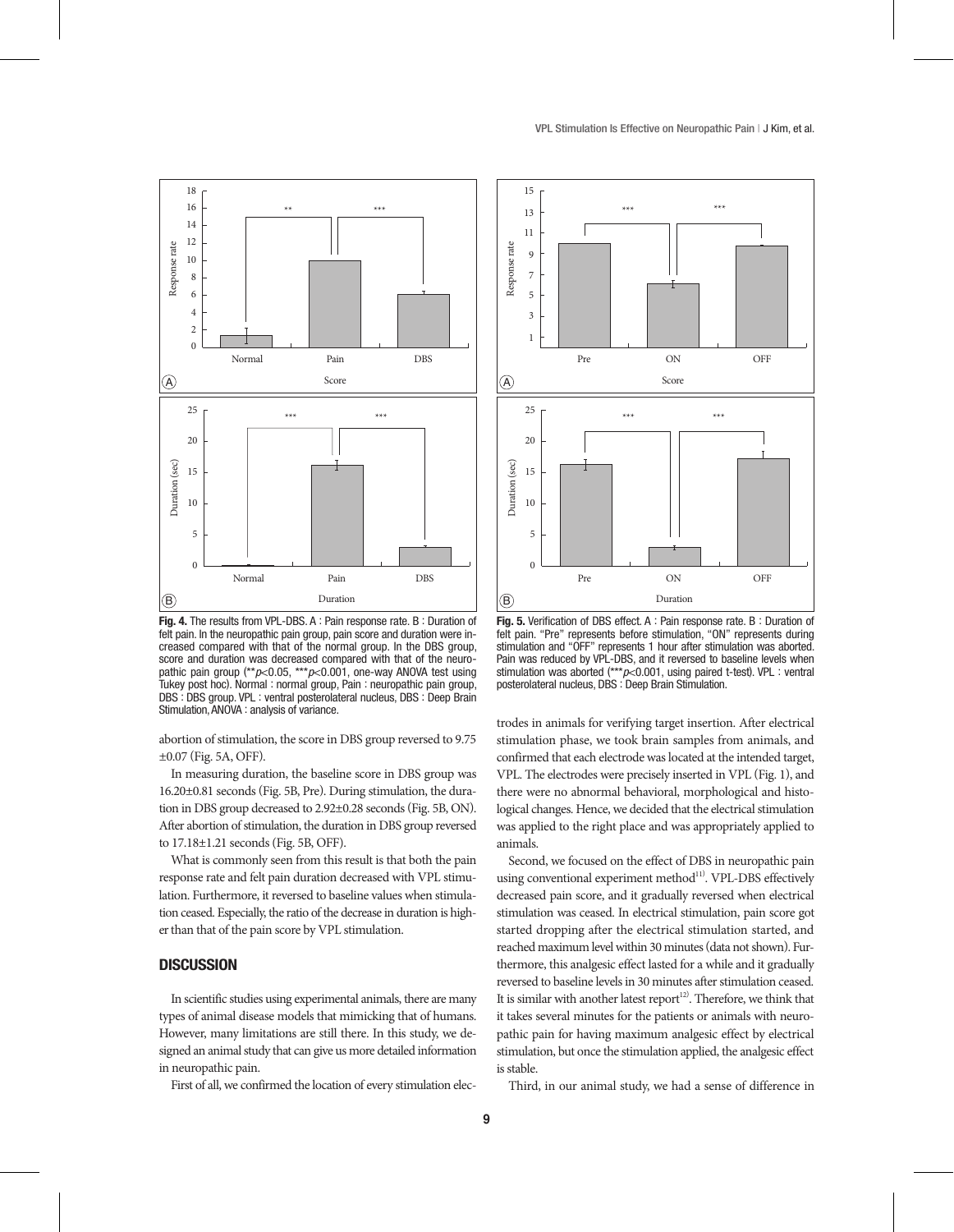time of showing withdrawal response by electrical stimulation. Therefore we measured the duration of showing withdrawal response from mechanical allodynia. Practically, previous studies on establishing optimal behavioral test methods in each animal neuropathic pain models says that measuring the latency on mechanical stimulation using von Frey is not suitable in our TST model<sup>5)</sup>. They said that pinprick test is an appropriate method for measuring pain response duration for measuring hyperalgesia, not allodynia. Furthermore, they said that this was not significant in TST models<sup>11)</sup>. However, in our study, we measured the time of showing withdrawal response. Procedures were the same as that of pinprick tests<sup>2</sup>, and to maintain the stimulation force uniformly, we used only one von Frey hair which has 8 mN of bending force, and this von Frey hair is also used in conventional scoring method<sup>9,11)</sup>. The main difference between ours and that of the pinprick is that von Frey hair was used or not. In our study, the duration of showing pain response decreased by VPL-DBS, and it is well correlated with results in changes of pain score.

In several electrophysiological studies, when action potential is induced by peripheral nerve stimulation, the week excitation lasts for a long time<sup>7</sup>. We think, therefore, this could be an explanation of lasting excitation by painful stimulation. Thus, we considered VPL-DBS as a possible modulator on neuropathic pain treatment in level (or threshold) of pain and extent (similarly enduring time) of pain.

We considered that the changes of painful response duration were resulted from functional role of VPL. It is likely to consider that there are the mechanical and emotional parts in pain<sup>18)</sup>. In a clinical report, they reported a patient who had DBS surgery on cold pain. The DBS stimulation, finally, failed by electrode failure but the patient wanted to turn his stimulator on. They said that it could be by placebo effect<sup>17)</sup>. Therefore, we thought that pain is a very complicate phenomenon, and our behavior test method could be helpful on our sight of neuropathic pain.

As we described above, animal studies have many limitations in understanding the relation between disease and patients' pain by disease. Therefore, it is important to develop various animal disease models that allow researchers to study in detail by suggesting various criteria on pain diagnosis. In this respect, we think that our altered measuring method of the duration has an advantage in pain study that could be gives us more clues in understanding neuropathic pain by measuring not only response duration but measuring conventional one.

In our study, there is a limitation; it requires more evidences in describing the duration reduction by VPL-DBS because it could not be stated that the pain feeling duration was decreased by VPL-DBS only. As described above, there are many possible signal pathways or components of neuropathic pain. Therefore, we are now carrying on further studies that how VPL-DBS can reduce pain response rate and duration using electrophysiology and imaging studies.

## **CONCLUSION**

In summary, VPL-DBS is effective in neuropathic pain. Specifically, it reduces not only the pain response score but also duration of showing painful response in neuropathic pain. Moreover, the method for measuring the duration of feeling pain would be beneficial to experimenters in animal studies.

#### **• Acknowledgements**

This study was financially supported by the grant from the Industrial Source Technology Development Program (no. 10033812 and 10033657) and Global Frontier Project (SIRC-2011-0031866) of the Ministry of Science, ICT and Future Planning of Korea.

We also would like to thank Kyung Won Chang for his laboratory assistance.

#### **References**

- 1. Blomstedt P, Sandvik U, Fytagoridis A, Tisch S : The posterior subthalamic area in the treatment of movement disorders : past, present, and future. **Neurosurgery 64** : 1029-1038; discussion 1038-1042, 2009
- 2. Choi Y, Yoon YW, Na HS, Kim SH, Chung JM : Behavioral signs of ongoing pain and cold allodynia in a rat model of neuropathic pain. **Pain 59** : 369-376, 1994
- 3. DaSilva AF, Granziera C, Snyder J, Hadjikhani N : Thickening in the somatosensory cortex of patients with migraine. **Neurology 69** : 1990-1995, 2007
- 4. Deniau JM, Degos B, Bosch C, Maurice N : Deep brain stimulation mechanisms : beyond the concept of local functional inhibition. **Eur J Neurosci 32** : 1080-1091, 2010
- 5. Dowdall T, Robinson I, Meert TF : Comparison of five different rat models of peripheral nerve injury. **Pharmacol Biochem Behav 80** : 93-108, 2005
- 6. Gubellini P, Salin P, Kerkerian-Le Goff L, Baunez C : Deep brain stimulation in neurological diseases and experimental models : from molecule to complex behavior. **Prog Neurobiol 89** : 79-123, 2009
- 7. Hubscher CH, Johnson RD : Chronic spinal cord injury induced changes in the responses of thalamic neurons. **Exp Neurol 197** : 177-188, 2006
- 8. Kahane P, Depaulis A : Deep brain stimulation in epilepsy : what is next? **Curr Opin Neurol 23** : 177-182, 2010
- 9. Kim J, Kim J, Min KS, Lee SE, Kim SJ, Chang JW : VPL-DBS on neuropathic pain rat model is effective in mechanical allodynia than cold allodynia. **Neurol Sci 33** : 1265-1270, 2012
- 10. Kringelbach ML, Jenkinson N, Green AL, Owen SL, Hansen PC, Cornelissen PL : Deep brain stimulation for chronic pain investigated with magnetoencephalography. **Neuroreport 18** : 223-228, 2007
- 11. Lee BH, Won R, Baik EJ, Lee SH, Moon CH : An animal model of neuropathic pain employing injury to the sciatic nerve branches. **Neuroreport 11** : 657-661, 2000
- 12. Lucas JM, Ji Y, Masri R : Motor cortex stimulation reduces hyperalgesia in an animal model of central pain. **Pain 152** : 1398-1407, 2011
- 13. Merskey H, Bogduk N : **Classification of chronic pain : Descriptions of chronic pain syndromes and definitions of pain terms**, ed 2. Seattle : IASP Press, 1994
- 14. Nandi D, Aziz TZ : Deep brain stimulation in the management of neuropathic pain and multiple sclerosis tremor. **J Clin Neurophysiol 21** : 31-39, 2004
- 15. Paxinos G, Watson C : **The Rat Brain in Stereotaxic Coordinates**, ed 4. New York : Academic Press, 1988
- 16. Perlmutter JS, Mink JW : Deep brain stimulation. **Annu Rev Neurosci 29** : 229-257, 2006